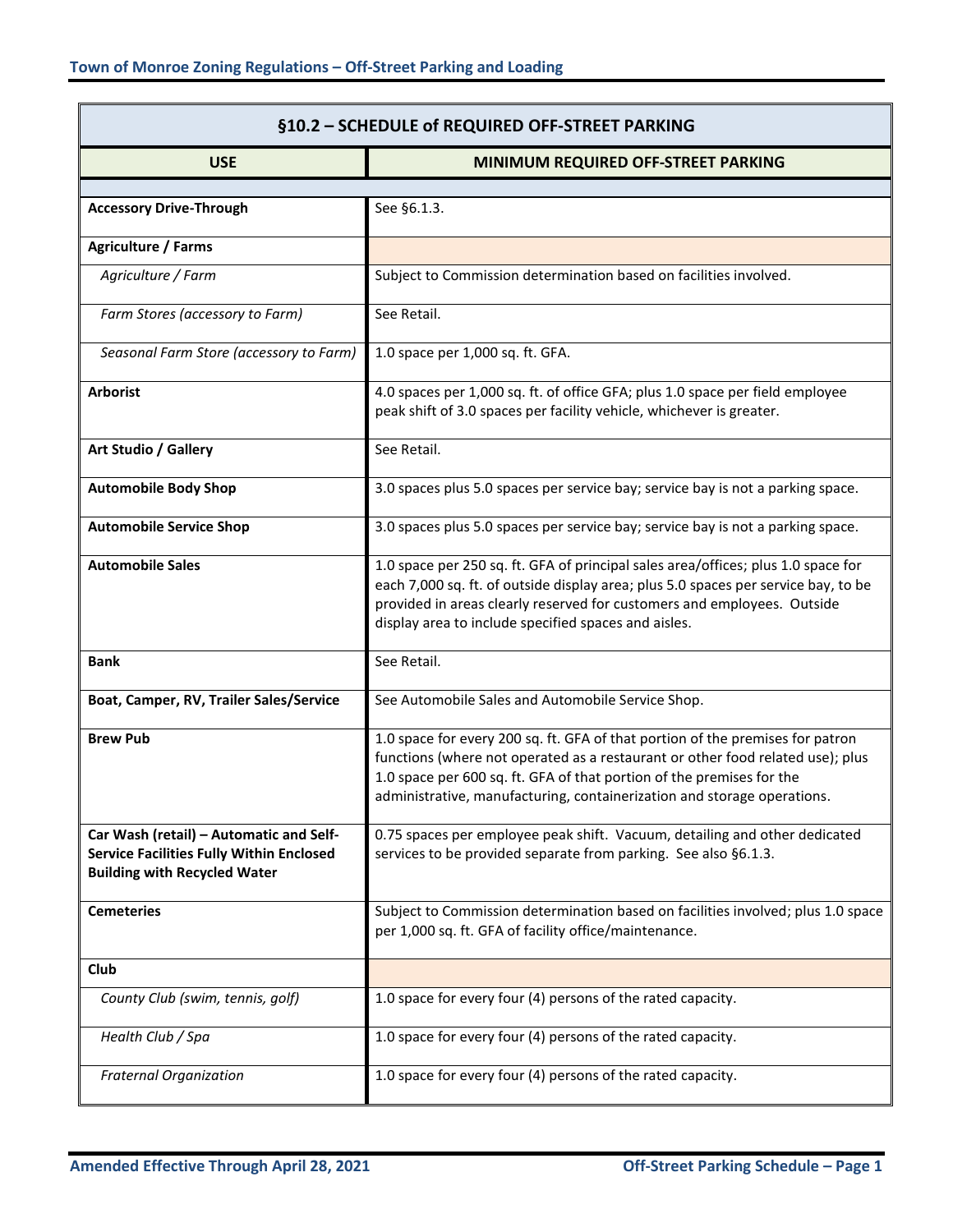| §10.2 - SCHEDULE of REQUIRED OFF-STREET PARKING                      |                                                                                                                                                                                                                                                                                                              |  |
|----------------------------------------------------------------------|--------------------------------------------------------------------------------------------------------------------------------------------------------------------------------------------------------------------------------------------------------------------------------------------------------------|--|
| <b>USE</b>                                                           | MINIMUM REQUIRED OFF-STREET PARKING                                                                                                                                                                                                                                                                          |  |
|                                                                      |                                                                                                                                                                                                                                                                                                              |  |
| <b>Commercial Vehicle Facility</b>                                   | 1.0 space per fleet vehicle; plus 1.0 space per 300 sq. ft. GFA administrative<br>offices/dispatch facilities.                                                                                                                                                                                               |  |
| <b>Community-Wide Event</b>                                          | See §6.10                                                                                                                                                                                                                                                                                                    |  |
| <b>Conservation / Open Space</b>                                     | Subject to Commission determination based on facilities involved.                                                                                                                                                                                                                                            |  |
| <b>Contractor's / Building Trades</b><br><b>Establishment</b>        | 4.0 spaces per 1,000 sq. ft. GFA; plus 1.0 space per facility vehicle.                                                                                                                                                                                                                                       |  |
| <b>Day Care Services</b>                                             |                                                                                                                                                                                                                                                                                                              |  |
| Adult Day Care Center                                                | 1.0 space for each employee (including all management, administrative, care<br>givers, teachers and maintenance personnel); plus 1.0 space for every five (5)<br>persons of licensed capacity.                                                                                                               |  |
| Child Day Care Center                                                | 1.0 space for each employee (including all management, administrative, care<br>givers, teachers and maintenance personnel); plus 1.0 space for every five (5)<br>persons of licensed capacity.                                                                                                               |  |
| Family Day Care Home                                                 | 1.0 space for each employee (including all management, administrative, care<br>givers, teachers and maintenance personnel); plus 1.0 space for every five (5)<br>persons of licensed capacity.                                                                                                               |  |
| Group Day Care Homes                                                 | 1.0 space for each employee (including all management, administrative, care<br>givers, teachers and maintenance personnel); plus 1.0 space for every five (5)<br>persons of licensed capacity.                                                                                                               |  |
| <b>Firewood Process Facilities</b>                                   | 1.0 space per 600 sq. ft. GFA; plus 1.0 space per 2,000 sq. ft. outside work areas;<br>plus dedicated space for facility vehicles.                                                                                                                                                                           |  |
| <b>Funeral Home or Mortuary</b>                                      | 13.0 spaces per 1,000 sq. ft. GFA.                                                                                                                                                                                                                                                                           |  |
| <b>Gasoline Station</b>                                              | 3.0 spaces; plus 5.0 spaces per service bay. Service bay is not a parking space<br>and additional parking shall be provided for accessory retail use per the<br>requirements of these Regulations, except fifty percent (50%) of fuel pump<br>spaces may be counted toward such additional required spaces). |  |
| <b>Golf Course</b>                                                   | 3.0 spaces for each green plus thirty-five (35%) of spaces otherwise required for<br>any accessory uses (e.g., shops, food service).                                                                                                                                                                         |  |
| <b>Home Based Business</b><br>(accessory to single-family dwellings) | See §8.2.3C.                                                                                                                                                                                                                                                                                                 |  |
| <b>Home Occupation</b><br>(accessory to single-family dwellings)     | 1.0 space if includes a permitted non-resident employee.                                                                                                                                                                                                                                                     |  |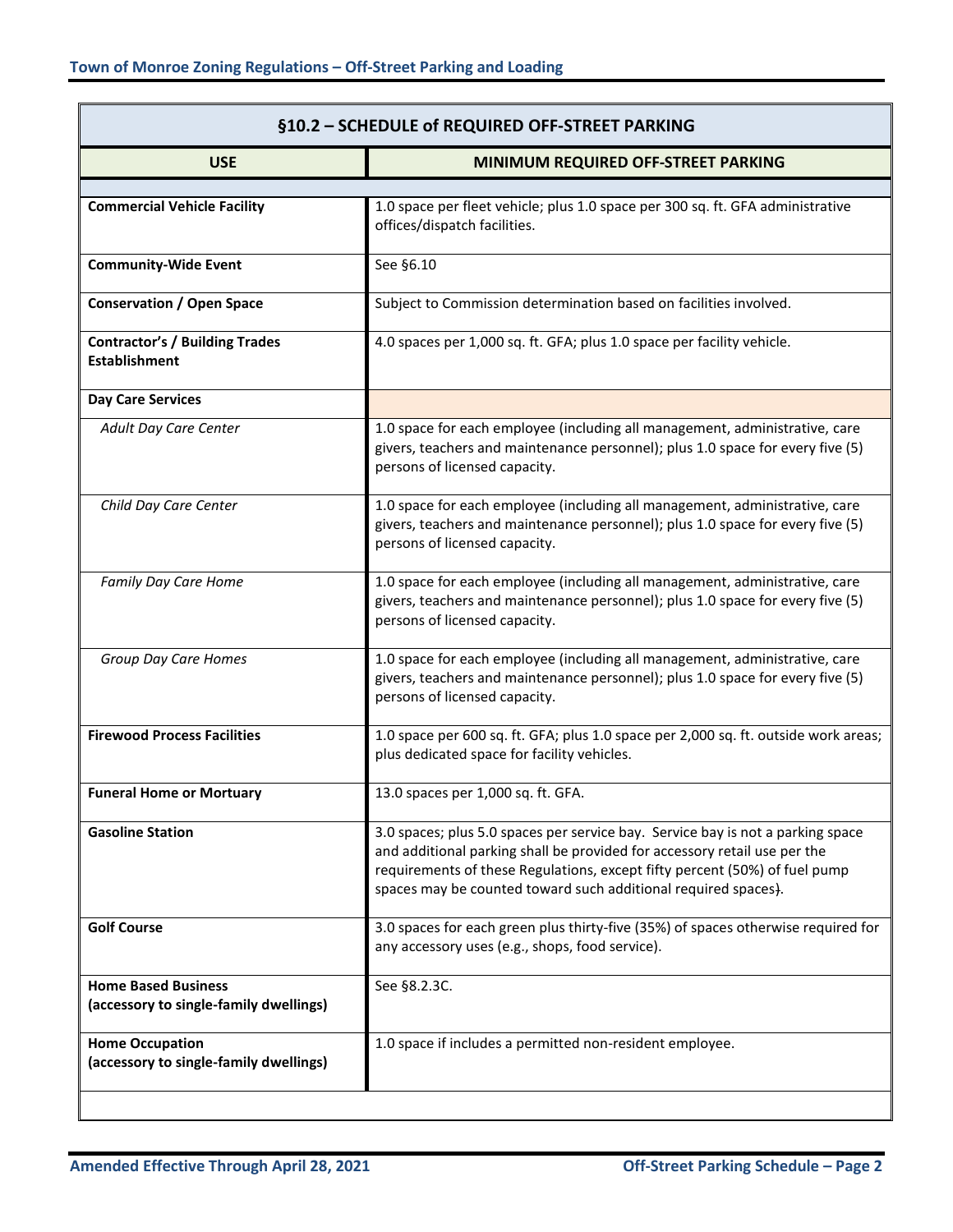| §10.2 - SCHEDULE of REQUIRED OFF-STREET PARKING                                                                                                                              |                                                                                                                                                        |
|------------------------------------------------------------------------------------------------------------------------------------------------------------------------------|--------------------------------------------------------------------------------------------------------------------------------------------------------|
| <b>USE</b>                                                                                                                                                                   | MINIMUM REQUIRED OFF-STREET PARKING                                                                                                                    |
|                                                                                                                                                                              |                                                                                                                                                        |
| Hospital                                                                                                                                                                     | 1.0 space per three (3) beds; plus 4.0 spaces per 1,000 sq. ft. GFA for<br>administrative offices/outpatient service facilities.                       |
| Hotel                                                                                                                                                                        | 1.25 spaces per guest room.                                                                                                                            |
| <b>Indoor (Non-Farm) Cultivation Facility</b>                                                                                                                                | 1.0 spaces per 5,000 sq. ft. GFA                                                                                                                       |
| Instructional (retail) - Martial Arts,<br>Dance, Music, Learning Support,<br>Painting/Pottery, or Similar                                                                    | See Retail.                                                                                                                                            |
| Landscaper                                                                                                                                                                   | 4.0 spaces per 1,000 sq. ft. of office GFA; plus 1.0 space per field employee<br>peak shift or 3.0 spaces per facility vehicle, whichever is greater.  |
| <b>Laundromat, Dry Cleaners</b><br>(retail and drop-off centers)                                                                                                             | See Retail.                                                                                                                                            |
| Manufacturing / Industrial                                                                                                                                                   |                                                                                                                                                        |
| Manufacturing, Processing and/or<br>Assembly of Products where Conducted<br>within Fully Enclosed Buildings                                                                  | 1.0 space per 600 sq. ft. GFA.                                                                                                                         |
| <b>Business Service Facilities providing</b><br>Supporting Services to Industrial and<br>Business Uses, including Computer and<br><b>Business Machine Service and Repair</b> | 1.0 space per 600 sq. ft. GFA.                                                                                                                         |
| <b>Medical Clinic: Urgent Care Facility (no</b><br>overnight), Radiology/Diagnostics<br>Laboratory                                                                           | See Office, Medical and Dental.                                                                                                                        |
| <b>Medical Rehabilitation Facility</b>                                                                                                                                       | 1.0 space per bed for inpatient service facilities; plus 4.0 spaces per 1,000 sq. ft.<br>GFA for administrative offices/outpatient service facilities. |
| <b>Mixed Use Landmark Property</b><br><b>Development</b>                                                                                                                     | Based on specific use(s) involved $-$ see those standards herein.                                                                                      |
| <b>Mobile Food Vendor</b>                                                                                                                                                    | See §6.12.                                                                                                                                             |
| <b>Museum</b>                                                                                                                                                                | 1.0 space per 300 sq. ft. GFA.                                                                                                                         |
| <b>Office, Medical and Dental</b>                                                                                                                                            | 6.0 spaces per 1,000 sq. ft. GFA.                                                                                                                      |
| Office, General                                                                                                                                                              | 4.0 spaces per 1,000 sq. ft. GFA.                                                                                                                      |
| <b>Office, Professional</b>                                                                                                                                                  | 4.0 spaces per 1,000 sq. ft. GFA.                                                                                                                      |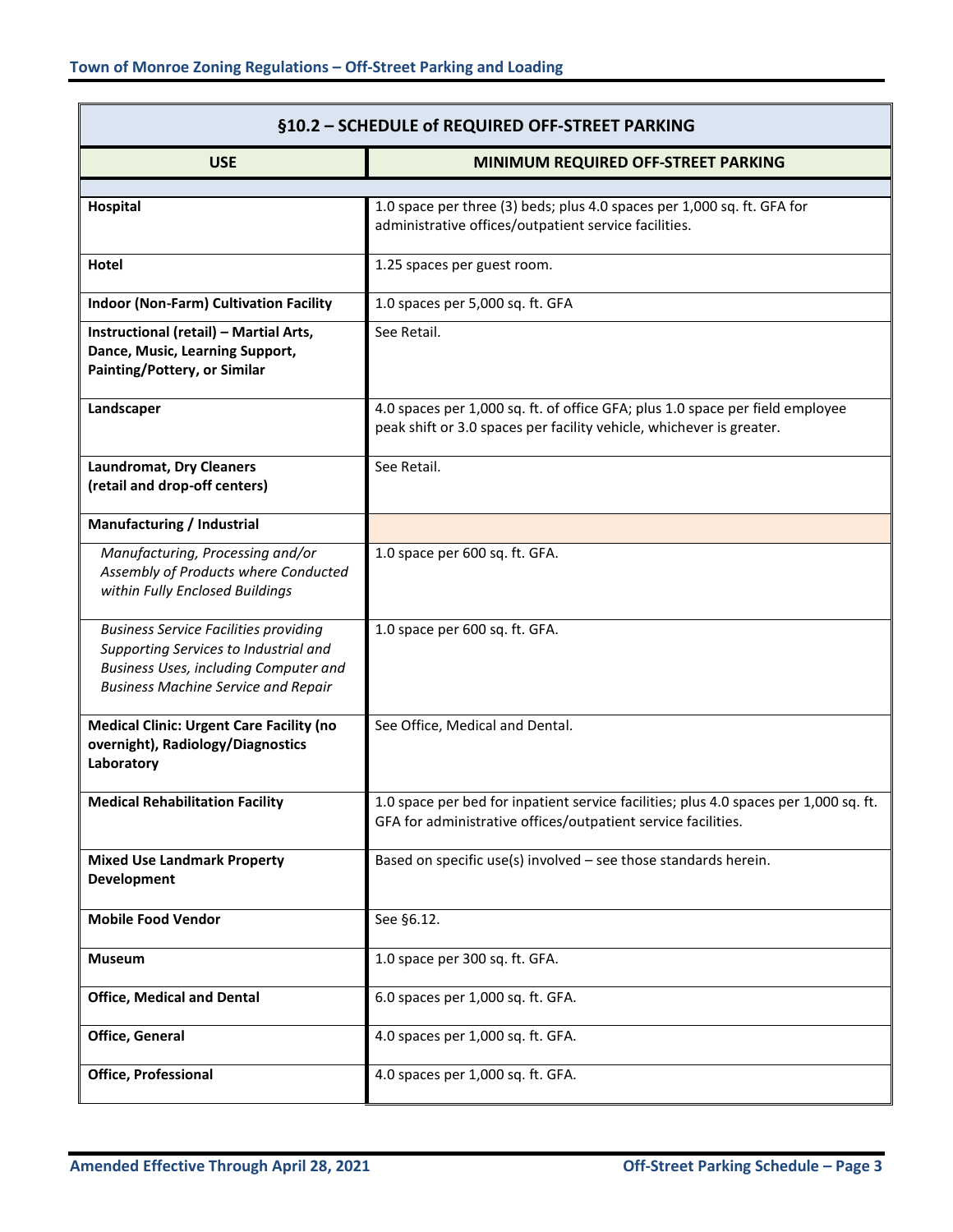| §10.2 - SCHEDULE of REQUIRED OFF-STREET PARKING                                                                                   |                                                                                                                            |
|-----------------------------------------------------------------------------------------------------------------------------------|----------------------------------------------------------------------------------------------------------------------------|
| <b>USE</b>                                                                                                                        | MINIMUM REQUIRED OFF-STREET PARKING                                                                                        |
|                                                                                                                                   |                                                                                                                            |
|                                                                                                                                   |                                                                                                                            |
| <b>Outdoor and Indoor Sales of Accessory</b><br><b>Outdoor Amenities</b>                                                          | See Retail for building floor areas; plus 1.0 space per 1,000 sq. ft. for outdoor<br>and/or indoor display/sales areas.    |
| <b>Personal Services Business</b>                                                                                                 | See Retail.                                                                                                                |
| Pet Day Care / Groomer Business                                                                                                   | See Retail.                                                                                                                |
| <b>Place of Worship</b>                                                                                                           | 1.0 space for every four (4) persons of the rated capacity.                                                                |
| <b>Recreation Facilities, Indoor</b>                                                                                              | 3.5 spaces per 1,000 sq. ft. GFA.                                                                                          |
| <b>Recreation Facilities, Outdoor</b>                                                                                             |                                                                                                                            |
| <b>Basketball Court</b>                                                                                                           | 10.0 spaces per court or 1.0 space for every four (4) spectator seats, whichever<br>is greater.                            |
| Gymnasium                                                                                                                         | 1.0 space for every four (4) spectator seats, including temporary seating.                                                 |
| Park, Multi-use                                                                                                                   | 6.0 spaces per one (1) acre of land.                                                                                       |
| Park, Natural                                                                                                                     | Amount to be determined by the Commission based upon anticipated demand.                                                   |
| Practice Fields/Athletic Fields                                                                                                   | 20.0 spaces for every diamond or athletic field, or 1.0 space for every four (4)<br>spectator seats, whichever is greater. |
| <b>Swimming Pool</b>                                                                                                              | 1.0 space per four (4) persons, based on design capacity of the pool.                                                      |
| <b>Research and Development Facilities, not</b><br>involving Hazardous or Biological<br><b>Materials Use, Storage or Disposal</b> |                                                                                                                            |
| 0 to 25,000 GFA                                                                                                                   | 5.0 spaces per 1,000 sq. ft. GFA                                                                                           |
| Over 25,000 GFA                                                                                                                   | 4.0 spaces per 1,000 sq. ft. GFA.                                                                                          |
| <b>Residential</b>                                                                                                                |                                                                                                                            |
| Single-Family Dwelling                                                                                                            | 2.0 spaces per unit with adequate driveway turnaround.                                                                     |
| Multi-Family, Studio                                                                                                              | 1.0 space per unit with adequate driveway turnaround.                                                                      |
| Multi-Family, One-Bedroom                                                                                                         | 1.5 spaces per unit with adequate driveway turnaround.                                                                     |
| Multi-Family, Two-Bedroom                                                                                                         | 2.0 spaces per unit with adequate driveway turnaround.                                                                     |
| Multi-Family, Three-Bedroom or more                                                                                               | 2.0 spaces per unit with adequate driveway turnaround.                                                                     |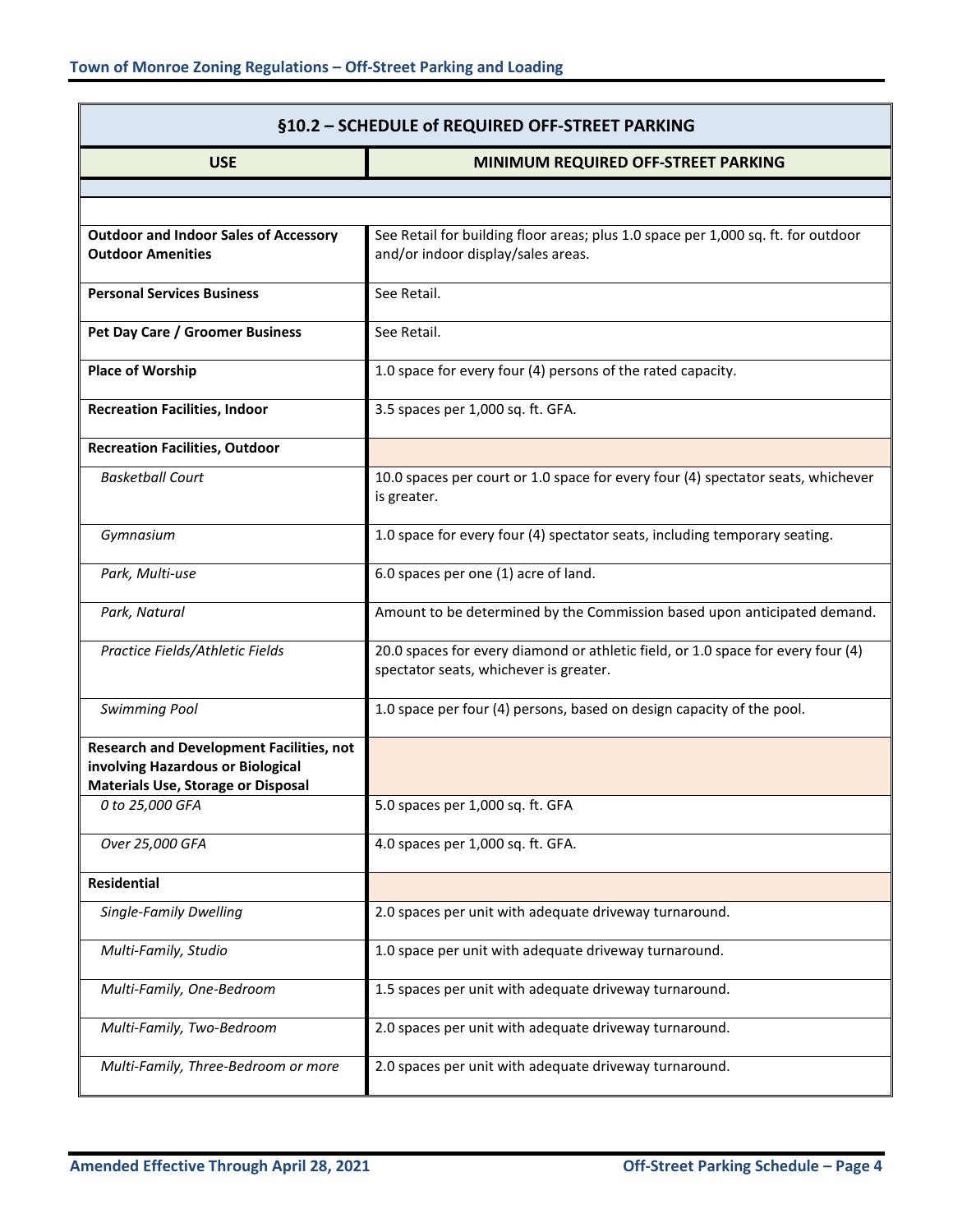| §10.2 - SCHEDULE of REQUIRED OFF-STREET PARKING         |                                                                                                                                                                             |
|---------------------------------------------------------|-----------------------------------------------------------------------------------------------------------------------------------------------------------------------------|
| <b>USE</b>                                              | MINIMUM REQUIRED OFF-STREET PARKING                                                                                                                                         |
|                                                         |                                                                                                                                                                             |
| Multi-Family, Visitor Spaces (excluding<br>Group Homes) | 0.5 space per unit.                                                                                                                                                         |
| Multi-Family, Group Homes                               | 1.0 space for every family member or group home client; plus 1.0 space for<br>every two (2) clients for visitor parking. Parking must be on-site and not within<br>roadway. |
| Age Restricted Attached Dwellings Units                 | 1.5 spaces per unit, plus 1.0 one visitor space for every five (5) dwelling units.                                                                                          |
| Age Restricted Detached Dwelling Units                  | 2.0 spaces per unit; plus 1.0 visitor space for every two (2) dwelling units. All<br>detached dwelling units shall have a two (2) car garage.                               |
| Safe Homes                                              | 2.0 spaces per unit with adequate driveway turnaround.                                                                                                                      |
| <b>Accessory Apartment</b>                              | See §6.9.1.                                                                                                                                                                 |
| Caretaker Residence                                     | 2.0 spaces per unit.                                                                                                                                                        |
| Residential Apartments above<br><b>Commercial Uses</b>  | Same as required for Multi-Family unit types.                                                                                                                               |
| <b>Restaurant and Food Related Uses</b>                 |                                                                                                                                                                             |
| Bakery, Wholesale                                       | 1.0 space per 600 sg. ft. GFA.                                                                                                                                              |
| Bakery, Retail                                          | See Retail.                                                                                                                                                                 |
| Café                                                    | 10.0 spaces per 1,000 sq. ft. GFA, including outdoor seating areas.                                                                                                         |
| Caterer, Off-Premises<br>(as the principal use)         | See Retail.                                                                                                                                                                 |
| Caterer, On-Premises<br>(as the principal use)          | 15.0 spaces per 1,000 sq. ft. GFA, including outdoor seating areas.                                                                                                         |
| Ice Cream Parlor<br>(Yogurt Shop/Dairy Bar)             | See Retail.                                                                                                                                                                 |
| <b>Outdoor Dining</b>                                   | Same as associated restaurant.                                                                                                                                              |
| Restaurant, Full Service                                | 15.0 spaces per 1,000 sq. ft. GFA, including outdoor seating areas.                                                                                                         |
| Restaurant, Fast-Food                                   | 13.0 spaces per 1,000 sq. ft. GFA, including outdoor seating areas.                                                                                                         |
| Retail Food Establishment                               |                                                                                                                                                                             |
| Seating Capacity of 12 or less                          | See Retail.                                                                                                                                                                 |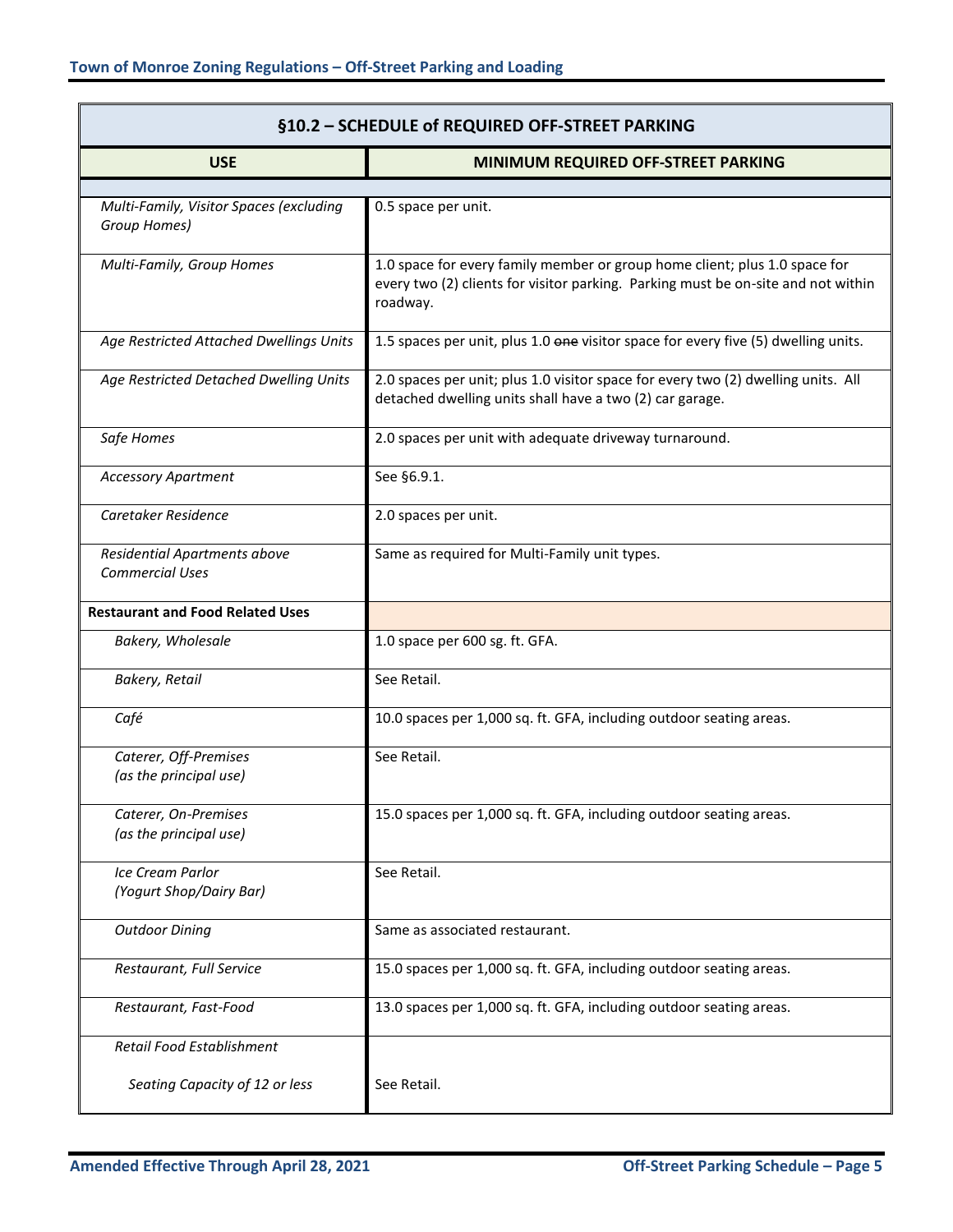| §10.2 - SCHEDULE of REQUIRED OFF-STREET PARKING                                                                                                    |                                                                                                                                                                                                                                        |
|----------------------------------------------------------------------------------------------------------------------------------------------------|----------------------------------------------------------------------------------------------------------------------------------------------------------------------------------------------------------------------------------------|
| <b>USE</b>                                                                                                                                         | MINIMUM REQUIRED OFF-STREET PARKING                                                                                                                                                                                                    |
| Seating Capacity of greater than 12                                                                                                                | 13.0 spaces per 1,000 sq. ft. GFA, including outdoor seating areas.                                                                                                                                                                    |
| <b>Retail Garden Center</b>                                                                                                                        | 4.0 spaces per 1,000 sq. ft. GFA; plus 1.0 space per accessory vehicle.                                                                                                                                                                |
| <b>Retail Stores including Personal Service</b><br><b>Businesses, General Retail, Instructional</b><br><b>Retail, Grocery and Department Store</b> |                                                                                                                                                                                                                                        |
| 0 to 25,000 GFA                                                                                                                                    | 5.0 spaces per 1,000 sq. ft. GFA.                                                                                                                                                                                                      |
| Over 25,000 GFA                                                                                                                                    | 4.0 spaces per 1,000 sq. ft. GFA.                                                                                                                                                                                                      |
| <b>Riding Academies, Boarding Stables</b>                                                                                                          | 1.0 space per three (3) stalls.                                                                                                                                                                                                        |
| Schools, public and private                                                                                                                        |                                                                                                                                                                                                                                        |
| Preschool, Nursery                                                                                                                                 | 1.0 space per one (1) employee (including all management, administrative, care<br>givers, teachers and maintenance personnel); plus 1.0 space for every five (5)<br>students; plus adequate separate designated drop-off/pick-up area. |
| <b>Elementary or Middle</b>                                                                                                                        | 1.5 spaces for each classroom; plus 1.0 space per 400 sq. ft. of office floor area;<br>plus 1.0 space for every six (6) seats in an auditorium or gymnasium.                                                                           |
| Senior High                                                                                                                                        | 1.5 spaces for each classroom; plus 1.0 space per 400 sq. ft. of office floor area;<br>plus 1.0 space for every four (4) students of design capacity.                                                                                  |
| Secondary, Vocational, Trade                                                                                                                       | 1.25 spaces per student capacity.                                                                                                                                                                                                      |
| Town of Monroe School Board of<br>Education Offices (standalone facility)                                                                          | 4.0 spaces per 1,000 sq. ft. GFA; plus 1.0 space per accessory vehicle.                                                                                                                                                                |
| <b>School Bus Parking Facility</b>                                                                                                                 | 1.0 space per fleet vehicle; plus 1.0 space per 300 sq. ft. GFA administrative<br>offices/dispatch facilities.                                                                                                                         |
| <b>Storage Uses</b>                                                                                                                                |                                                                                                                                                                                                                                        |
| <b>Commercial Warehousing Contained</b><br>Within Fully Enclosed Buildings                                                                         | 1.0 space per 1,000 sq. ft. GFA.                                                                                                                                                                                                       |
| <b>Temporary Storage of Carnival Rides</b>                                                                                                         | Subject to Commission determination based on facilities involved.                                                                                                                                                                      |
| Theater (indoor for stage/movies)                                                                                                                  | 1.0 space per 30 sq. ft. in principal assembly area, or 1.0 space per four (4)<br>seats, whichever is greater.                                                                                                                         |
|                                                                                                                                                    |                                                                                                                                                                                                                                        |